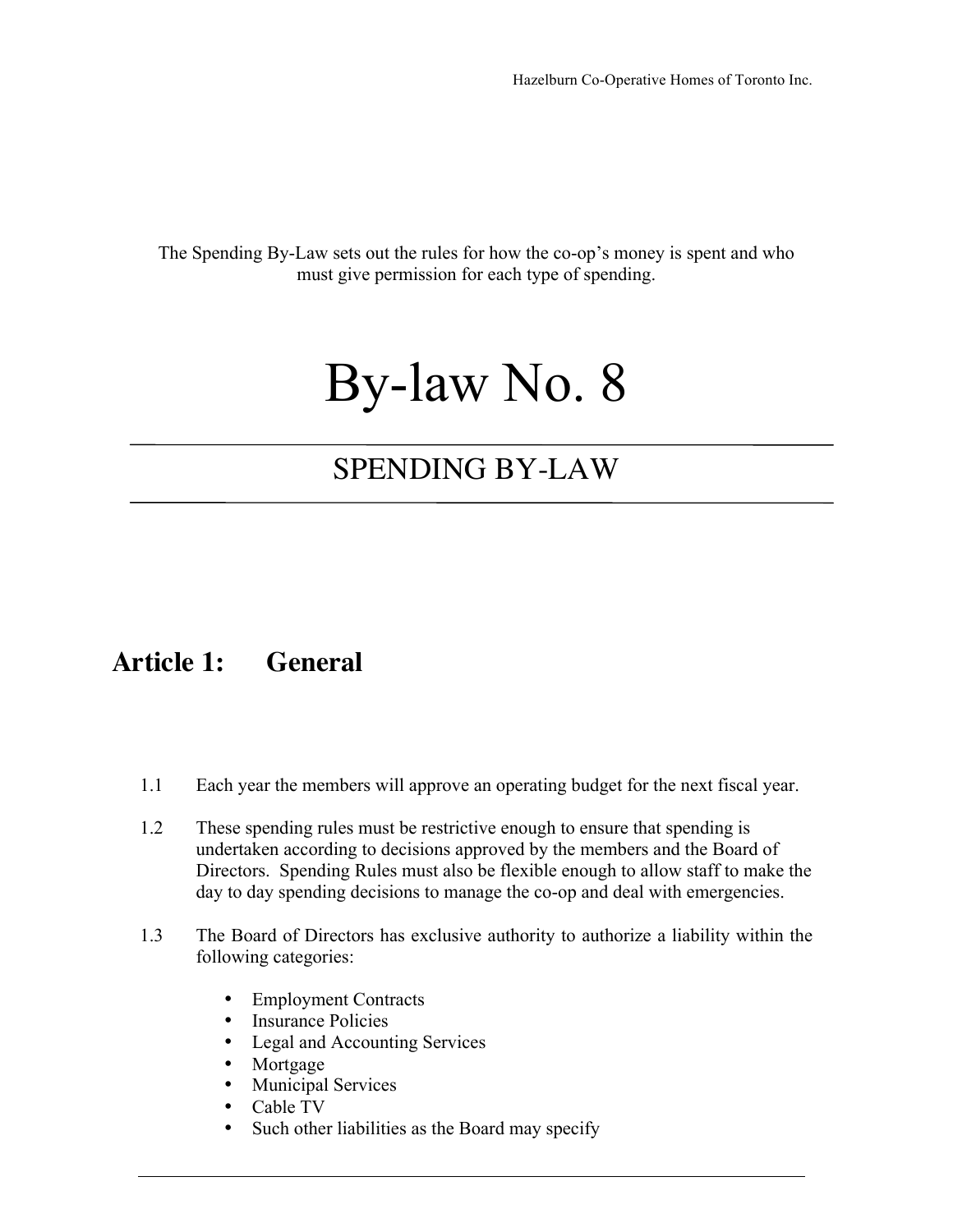### **Article 2 – Operating**

- 2.1 The Board has the authority to spend the operating funds of the co-op in each fiscal year up to the amount of the complete operating budget. The Board can use a surplus in one category to offset a deficit in another category within the budget, The Board can also use any contingency allowance to cover a deficit in a category of the budget.
- 2.2 Individual members and committees of the co-op may not authorize expenditures or other wise make financial commitments on behalf of the co-op unless the Board has given them explicit authority to do so.
- 2.3 The Board may delegate authority to spend funds to the staff of the co-op. The Board may also delegate spending authority to committees for a specific expense or type of expense.
- 2.4 No person may initiate or approve any expense or purchase where that person has any conflict of interest in the matter.
- 2.5 The Board may appoint an Adhoc Committee to assist with special projects such as updating and revising the Capital Replacement Reserve fund or assisting with the budget process.
- 2.6 Should the Board feel that a change in the total operating expenses and/or housing charge is required during a fiscal year, the Board must call a special meeting of the members to consider the change.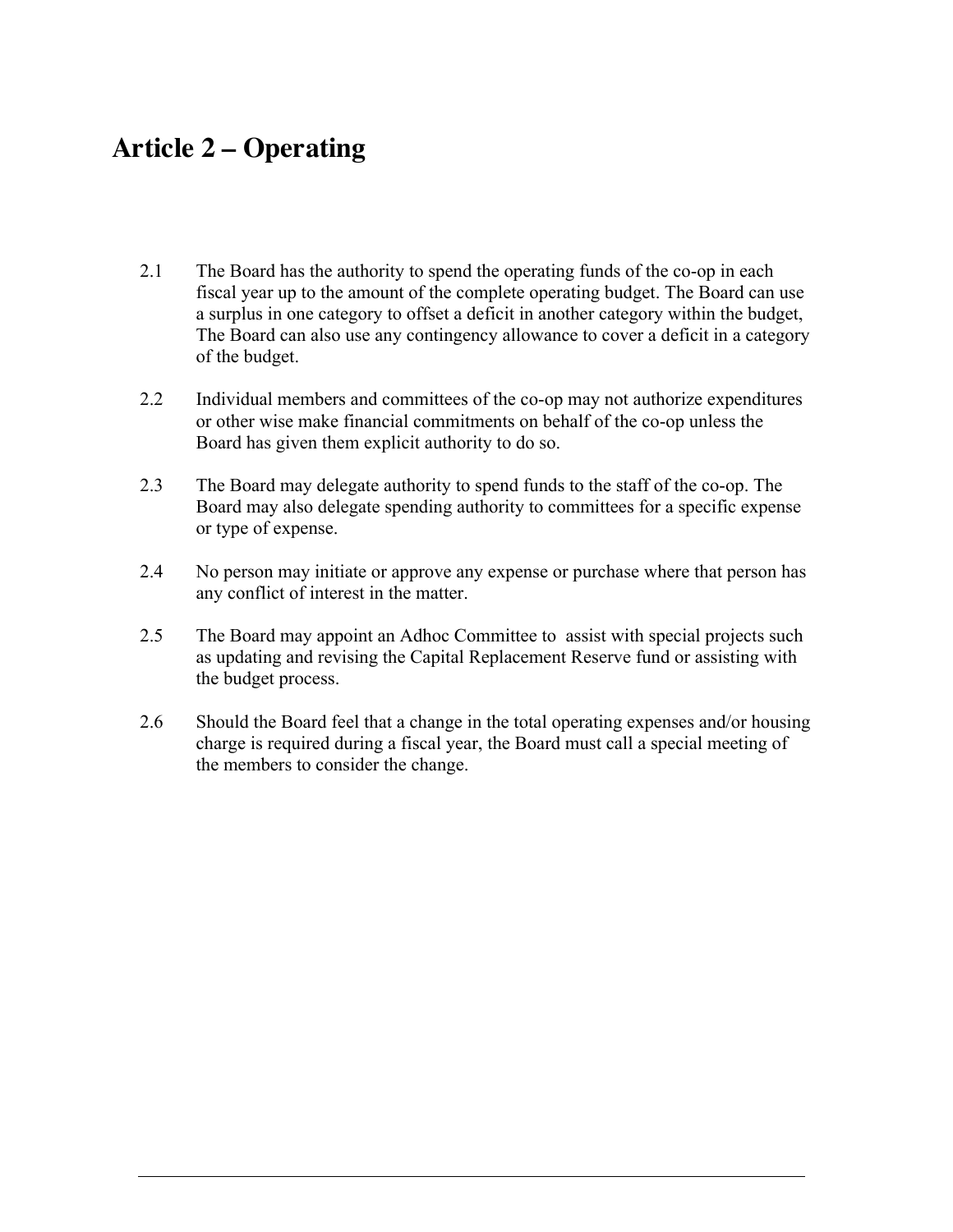#### **Article 3 - Budget**

- 3.1 The staff will submit a draft budget to the Board in February for their review and approval. The budget will be presented to the members for approval at the Spring General meeting.
- 3.2 All Committee requests for budget funding must be submitted to the office by the end of January.

### **Article 4 – Capital Expenses**

- 4.1 The Board will follow the Approved Replacement Reserve Plan.
- 4.2 The Board is authorized to spend the co-op's funds for capital expenses as per the Replacement Reserve Plan.
- 4.3 The Board will monitor the capital reserve plan and update it as required. Upon Member approval, the Board will submit updates and revisions to the Agency for Co-operative Housing for approval. The Board will endeavor to update our capital reserve plan every five years.
- 4.4 The Board must approve contracts and other documents that commit the co-op to spend significant amounts of capital funds. The Board can delegate authority to the staff to spend lesser amounts. When the Board delegates authority, it must set limits on the amounts staff may spend and give any specific directions relating to the expenses that it considers appropriate.
- 4.5 No person may initiate or approve any capital expense or purchase where that person has any conflict of interest in the matter.
- 4.6 Discretionary Expenses of more than \$5000.00 require three bids or quotes to be obtained. The Board does not have to choose the lowest bid or quote. It may choose another quote for reasons such as quality, experience and timing. In cases where the co-op has used a particular supplier or contractor regularly and has determined previously that their prices are competitive, and their quality of work has been proven, this requirement may be waived at the discretion of the Board of Directors. The Manager will from time to time review the prices to ensure they remain competitive.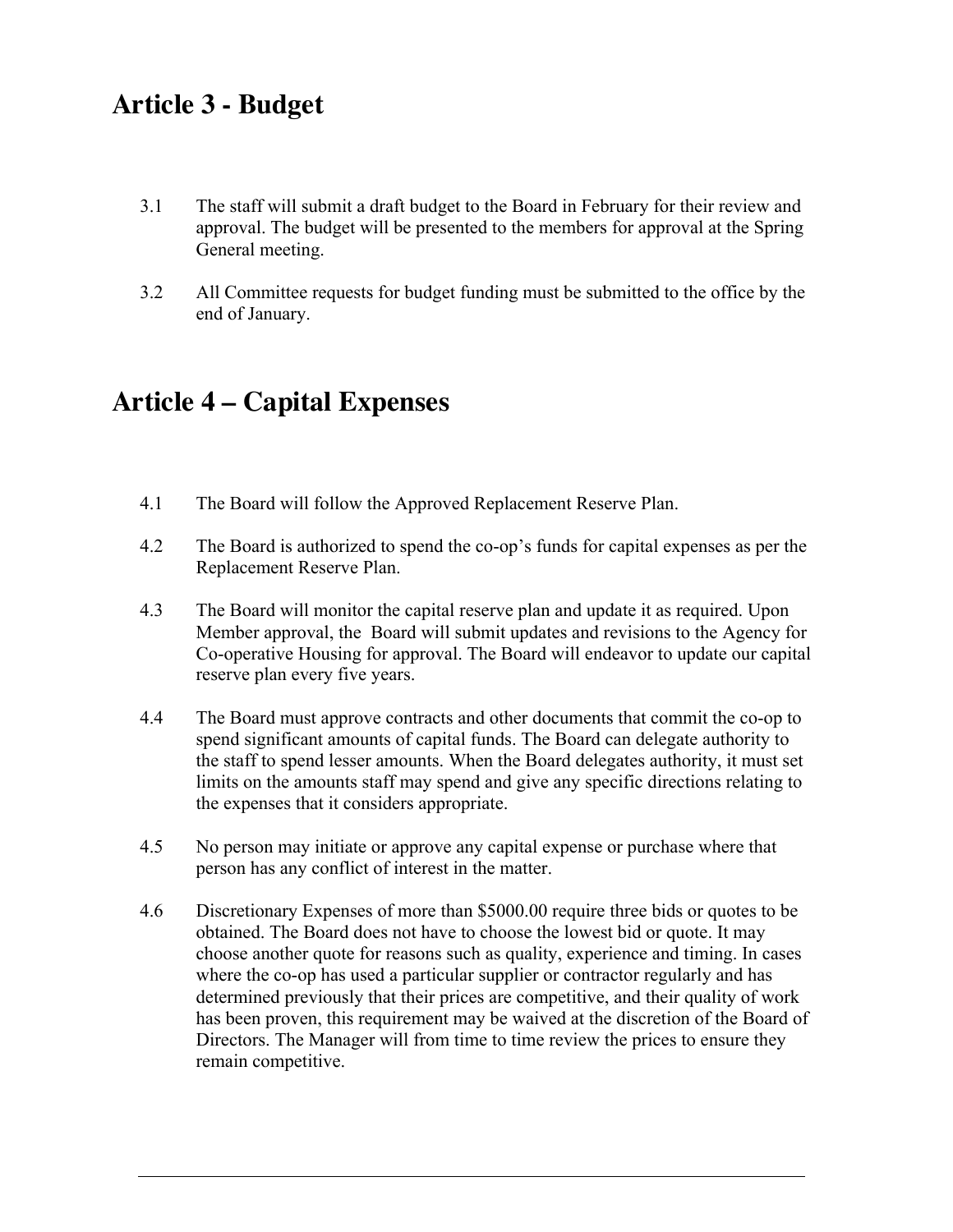### **Article 5 - Emergency Expenses**

- 5.1 Emergency expenses are those expenses the co-op must make immediately because a delay will:
	- Risk property damage, or
	- Endanger the safety of persons or property, or
	- Disrupt essential services to members (for example, light, power, heat, hot water, refrigeration, cooking)
- 5.2 Any two Board Members can authorize an emergency expenditure up to \$2000.00 on the co-op's behalf without further authority from the members. The Board may delegate authority for emergency expenditures to co-op staff or any other persons.
- 5.3 All unbudgeted emergency expenses must be reported to the Board. Significant unbudgeted emergency expenses will be reported to the members at the next General Meeting.

### **Article 6 - Committee Spending**

- 6.1 When the Board of Directors delegates spending authority to a committee for specific items, activities or events, the committee may spend only within a member approved committee budget. The committee budget will detail proposed expenses and estimated revenue (if any).
- 6.2 If a committee has a member approved budget for the year, covering a series of activities and events, the committee may revise the budget and report the revisions to the next meeting of the Board, but must not exceed the total committee budget for the year without prior Board approval.
- 6.3 Any committee with an approved budget must submit an Advance Request Form to the office. The form will detail the expenses, the date the expenditure was approved by the committee, and signature of the member receiving the advance. Receipts must be submitted to the office within 30 days of the expenditure. No further advance will be issued until the outstanding advance has been reconciled. All expenditures must be approved by the committee and noted in the minutes.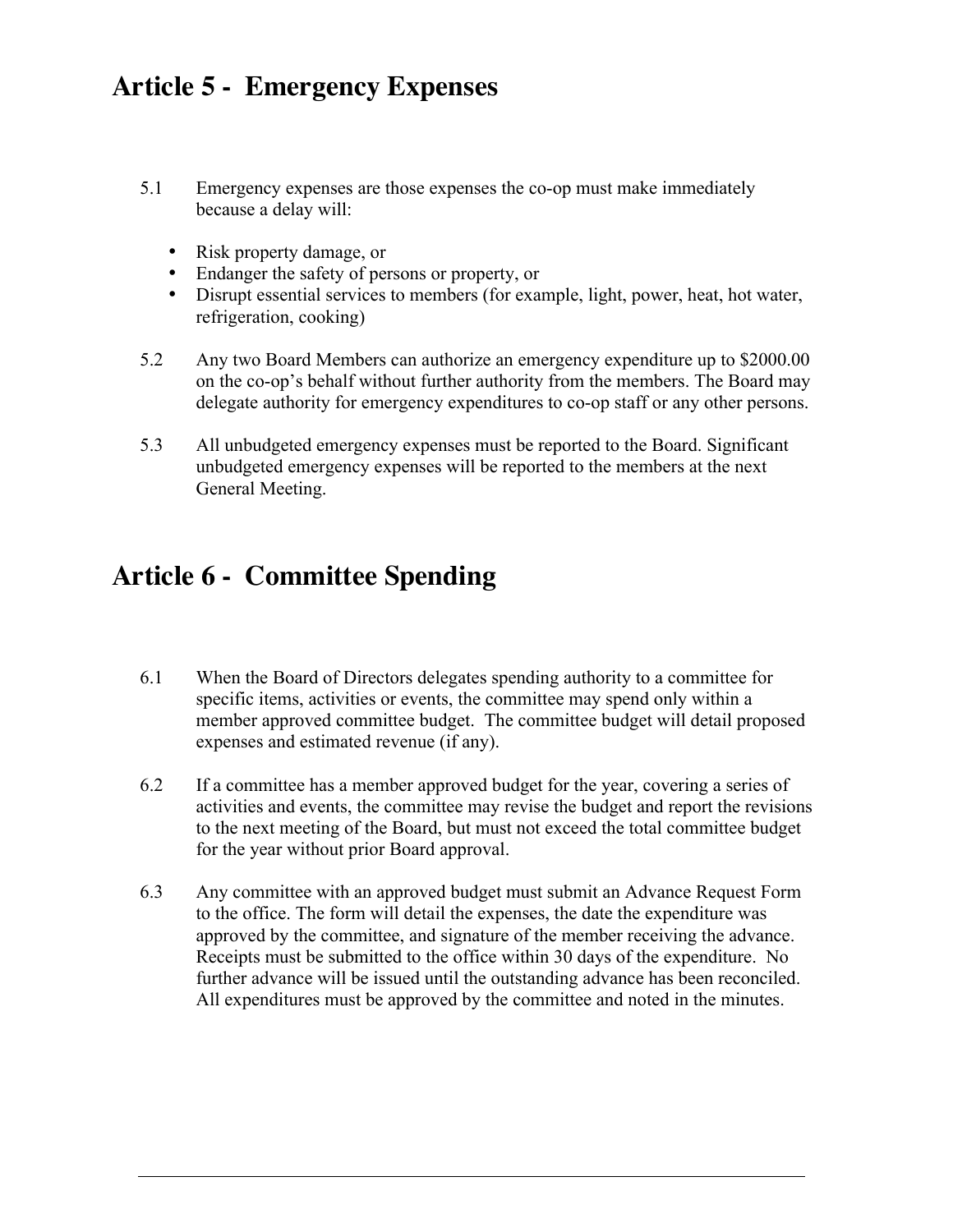### **Article 7 – Internal Controls**

- 7.1 The President, Vice President, Corporate Secretary and Treasurer are the signing officers for the co-op.
- 7.2 Cheque signing:
	- Signing officers will not sign a blank cheque in advance.
	- Cheques will not be written to 'cash'.
	- Two signatures are required on all cheques, contracts and accounts (for initial set up)
- 7.3 The signing officers acknowledge that when signing the front page of the monthly financial package, they are approving that they have reviewed the following:
	- All cancelled cheques attached to the bank statement are accurate
	- All automatic withdrawals match the invoice for the expense
	- All automatic payroll withdrawals are accurate.
- 7.4 All invoices will be stamped with the co-op cheque requisition stamp. The signing officers will initial the (invoice checked by) portion thereby approving the expenditure and any attached receipts.
- 7.5 The Board will review the monthly financial report provided by staff. The report will include the financial statements, arrears report and bank statements. The report will compare budgeted income and expenses to actual income and expenses.
- 7.6 Credit Cards The Board may authorize staff to hold a co-op credit card with a spending limit not to exceed \$10,000.00. These cards should only be used for cooperative use. Personal purchases are not permitted. The cards are the property of the co-op and must be returned to the co-operative upon termination of employment.
- 7.7 Petty Cash All expenditures reimbursed through the Petty Cash must be accompanied by receipts. Petty Cash will not exceed \$150.00 unless approved in advance by the Board.
- 7.8 Laundry Revenue Coins from the laundry machines will be collected monthly by two Staff or Board Members and sent to the bank by courier.

(note co-op changed to card operated machines in October 2008)